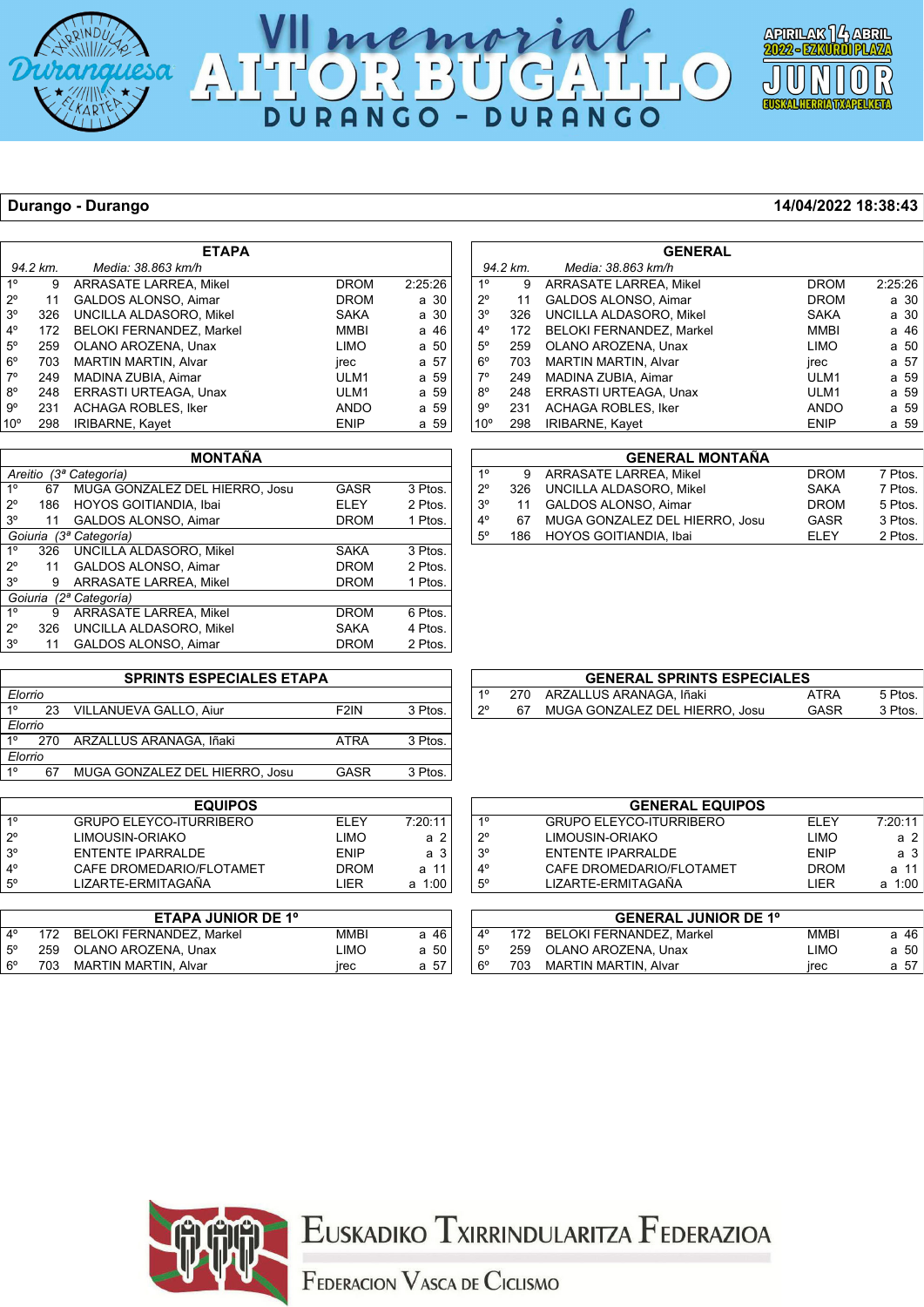





**Durango - Durango 94,2 kms. 14/04/2022 18:38:26**

|                     | <b>ETAPA</b> |                                                     |                          |                    | MEDIA: 38,863 km/h                                             | Pag. 1                     |
|---------------------|--------------|-----------------------------------------------------|--------------------------|--------------------|----------------------------------------------------------------|----------------------------|
| $1^{\circ}$         | 9            | ARRASATE LARREA, Mikel                              | <b>ESP</b>               | <b>JUN</b>         | CAFE DROMEDARIO/FLOTAMET                                       | 2:25:26                    |
| $2^{\circ}$         | 11           | GALDOS ALONSO, Aimar                                | <b>ESP</b>               | <b>JUN</b>         | CAFE DROMEDARIO/FLOTAMET                                       | a 30                       |
| $3^{\circ}$         | 326          | UNCILLA ALDASORO, Mikel                             | <b>ESP</b>               | JUN                | SAKANA GROUP- ARALAR TT                                        | a 30                       |
| $4^{\circ}$         | 172          | BELOKI FERNANDEZ, Markel                            | <b>ESP</b>               | JUN1               | MMR-ACADEMY                                                    | a 46                       |
| $5^{\circ}$         | 259          | OLANO AROZENA, Unax                                 | <b>ESP</b>               | JUN1               | LIMOUSIN-ORIAKO                                                | a 50                       |
| $6^{\circ}$         | 703          | <b>MARTIN MARTIN, Alvar</b>                         | <b>ESP</b>               | JUN1               | RECAMBIOS CALLEJO                                              | a 57                       |
| $7^\circ$           | 249          | MADINA ZUBIA, Aimar                                 | <b>ESP</b>               | <b>JUN</b>         | ULMA                                                           | a 59                       |
| $8^{\circ}$         | 248          | ERRASTI URTEAGA, Unax                               | <b>ESP</b>               | JUN1               | <b>ULMA</b>                                                    | a 59                       |
| $9^{\circ}$         | 231          | ACHAGA ROBLES, Iker                                 | <b>ESP</b>               | <b>JUN</b>         | ANDOAINGO TX. ESKOLA                                           | a 59                       |
| $10^{\circ}$        | 298          | IRIBARNE, Kayet                                     | <b>FRA</b>               | JUN1               | <b>ENTENTE IPARRALDE</b>                                       | a 59                       |
| $11^{\circ}$        | 217          | TAPIA IRIARTE, Adur                                 | <b>ESP</b>               | JUN1               | VIVEROS SAN ANTON-EXCLUSIVAS MARDU                             | a 59                       |
| $12^{\circ}$        | 181          | CONEJERO LACONCHA, Jon                              | <b>ESP</b>               | JUN1               | <b>GRUPO ELEYCO-ITURRIBERO</b>                                 | a 59                       |
| 13°                 | 161          | ACEÑA PEREZ DE HEREDIA, Imanol                      | <b>ESP</b>               | <b>JUN</b>         | ALIMCO - CAMPAGNOLO                                            | a 59                       |
| $14^{\circ}$        | 40<br>269    | MERINO GOMEZ, Marcos                                | <b>ESP</b><br><b>ESP</b> | <b>JUN</b>         | OMAR FRAILE / GALDAKAUTO                                       | a 59<br>a 59               |
| $15^{\circ}$<br>16° | 352          | ORTEGA LARRAÑAGA, Eneko<br>ORDOQUI SANSIÑENA, Iñaki | <b>ESP</b>               | JUN1<br><b>JUN</b> | BESA-LABORAL KUTXA<br>LIZARTE-ERMITAGAÑA                       | a 59                       |
| $17^{\circ}$        | 186          | HOYOS GOITIANDIA, Ibai                              | ESP                      | JUN1               | <b>GRUPO ELEYCO-ITURRIBERO</b>                                 | a 1:08                     |
| $18^{\circ}$        | 33           | CERRO DIAZ, Xabier                                  | <b>ESP</b>               | <b>JUN</b>         | <b>MURIAS ARRATIA</b>                                          | a 1:08                     |
| 19°                 | 302          | VIERGE, Mateo                                       | <b>FRA</b>               | <b>JUN</b>         | <b>ENTENTE IPARRALDE</b>                                       | a 1:08                     |
| 20°                 | 256          | IRISARRI ARZUAGA, Ibai                              | <b>ESP</b>               | JUN1               | LIMOUSIN-ORIAKO                                                | a 1:08                     |
| $21^{\circ}$        | 340          | OTXANDORENA ARTZE, Ugaitz                           | <b>ESP</b>               | <b>JUN</b>         | VIZCAY HERMANOS CONSTRUCCION                                   | a 1:33                     |
| 22°                 | 189          | NAVARRO GARCIA, Tamirat                             | <b>ESP</b>               | JUN1               | <b>GRUPO ELEYCO-ITURRIBERO</b>                                 | $a$ 1:46                   |
| 23°                 | 167          | FUENTES PANIEGO, Oscar                              | <b>ESP</b>               | JUN                | ALIMCO - CAMPAGNOLO                                            | a 1:49                     |
| 24°                 | 207          | PRIETO FECED, Asier                                 | <b>ESP</b>               | JUN                | IRUKI-DONOSTIALDEA BIZIKLETAN                                  | a 1:49                     |
| 25°                 | 28           | GORRIÑOBEASKOA DEL OLMO, Aimar                      | <b>ESP</b>               | JUN                | LOIUMAT-P.G                                                    | a 1:49                     |
| $26^{\circ}$        | 236          | UGARTE LARREA, Gari                                 | <b>ESP</b>               | JUN1               | <b>BELLOTA</b>                                                 | a 1:49                     |
| $27^{\circ}$        | 299          | OSPITAL, Quentin                                    | <b>FRA</b>               | JUN                | ENTENTE IPARRALDE                                              | a 1:49                     |
| 28°                 | 294          | CARRERE LOUSTAUNAU, Paul                            | <b>FRA</b>               | JUN1               | ENTENTE IPARRALDE                                              | a 1:49                     |
| 29°                 | 353          | SOLA IRIARTE, Ivan                                  | <b>ESP</b>               | JUN1               | LIZARTE-ERMITAGAÑA                                             | a 1:57                     |
| $30^{\circ}$        | 263          | ARTEAGA ARZALLUS, Asier                             | <b>ESP</b>               | JUN1               | LIMOUSIN-ORIAKO                                                | a 1:57                     |
| 31°                 | 347          | ELUSTONDO CERDAN, Javier                            | <b>ESP</b>               | JUN1               | LIZARTE-ERMITAGAÑA                                             | a 1:57                     |
| $32^{\circ}$        | 237          | CHICO IZAGIRRE, Ibai                                | <b>ESP</b>               | JUN                | <b>BELLOTA</b>                                                 | a 1:59                     |
| 33°                 | 261          | <b>GOROSTIDI MARTINEZ, Unax</b>                     | <b>ESP</b>               | JUN1               | LIMOUSIN-ORIAKO                                                | $a \; 2:01$                |
| 34°                 | 239          | AMANTEGI URROZ, Iker                                | <b>ESP</b>               | <b>JUN</b>         | <b>DIMAQ</b>                                                   | $a \; 2:04$                |
| $35^\circ$          | 215          | ALARCIA QUINTANO, Aimar                             | <b>ESP</b>               | JUN1               | IRUKI-DONOSTIALDEA BIZIKLETAN                                  | $a \; 2:04$                |
| $36^{\circ}$        | 171          | ARRIBAS LALAGUNA, Aitor                             | <b>ESP</b>               | JUN1               | FORD GARAJE MODERNO                                            | $a \; 2:30$                |
| $37^\circ$          | 227          | UGARTEMENDIA PARRA, Iker                            | <b>ESP</b>               | JUN1               | ANDOAINGO TX. ESKOLA                                           | $a \; 2:30$                |
| $38^{\circ}$        | 270          | ARZALLUS ARANAGA, Iñaki                             | <b>ESP</b>               | <b>JUN</b>         | ATRACCIONES SANZ-EPI KRISTALDE                                 | $a \; 2:30$                |
| 39°                 | 70           | IRAZABAL PIKATZA, Ander                             | <b>ESP</b>               | JUN1               | EGURROLA - URDAIBAI                                            | $a \; 2:30$                |
| $40^{\circ}$        | 219          | ARANGUREN CARBAYEDA, Eneko                          | <b>ESP</b>               | JUN1               | VIVEROS SAN ANTON-EXCLUSIVAS MARDU                             | $a \; 2:35$                |
| 41°                 | 286          | ASCARAY ORMAZABAL, Jokin                            | <b>ESP</b>               | JUN1               | OTXE JRG - URKIA                                               | $a \; 2:35$                |
| $42^{\circ}$        | 57           | ORRANTIA ROSALES, Aimar                             | <b>ESP</b>               | <b>JUN</b>         | TALLERES DILLA - LANCOR                                        | $a \; 2:35$                |
| 43°<br>44°          | 272<br>338   | ARRUTI ZARRANZ, Gorka<br>OSTIZ TACO, Raul           | <b>ESP</b><br><b>ESP</b> | JUN<br>JUN1        | ATRACCIONES SANZ-EPI KRISTALDE<br>VIZCAY HERMANOS CONSTRUCCION | $a \; 2:35$<br>$a \; 2:35$ |
| $45^{\circ}$        | 26           | AMURIZA AGUILERA, Gorka                             | <b>ESP</b>               | <b>JUN</b>         | LOIUMAT-P.G                                                    | $a \; 2:45$                |
| 46°                 | 223          | MANSO ANBUSTEGI, Xabat                              | ESP                      | JUN1               | AUGAR-LAGUNTASUNA                                              | $a \, 3:14$                |
| $47^\circ$          | 164          | IBAÑEZ BELTRAN DE SALAZAR, Gabriel                  | <b>ESP</b>               | JUN                | ALIMCO - CAMPAGNOLO                                            | $a \, 3:34$                |
| 48°                 | 702          | <b>HOLLIS, Sam Eliezer</b>                          | <b>GBR</b>               | <b>JUN</b>         | CAFE DROMEDARIO/FLOTAMET                                       | a 3:34                     |
| 49°                 | 345          | AYECHU ARRARAS, Asier                               | <b>ESP</b>               | JUN                | LIZARTE-ERMITAGAÑA                                             | $a \, 3:34$                |
| $50^\circ$          | 29           | LEIZA ZUBERO, Galder                                | ESP                      | JUN                | LOIUMAT-P.G                                                    | $a \, 3:34$                |
| $51^{\circ}$        | 346          | CELAYA BURGUETE, Eneko                              | <b>ESP</b>               | JUN1               | LIZARTE-ERMITAGAÑA                                             | $a \, 3:34$                |
| $52^{\circ}$        | 182          | CORRES IBAÑEZ DE OPAKUA, Gorka                      | ESP                      | JUN1               | <b>GRUPO ELEYCO-ITURRIBERO</b>                                 | a 3:37                     |
| 53°                 | 34           | MENOYO ELEZKANO, Jon Ander                          | <b>ESP</b>               | JUN                | <b>MURIAS ARRATIA</b>                                          | a 3:40                     |
| $54^\circ$          | 163          | DE LA HOZ DELGADO, Eduardo                          | <b>ESP</b>               | <b>JUN</b>         | ALIMCO - CAMPAGNOLO                                            | $a \, 3:45$                |
| $55^{\circ}$        | 351          | <b>MORRAS HUERTA, Ekai</b>                          | <b>ESP</b>               | <b>JUN</b>         | LIZARTE-ERMITAGAÑA                                             | $a \, 3:45$                |
| $56^{\circ}$        | 205          | URRETABIZKAIA AUZMENDI, Unax                        | ESP                      | JUN                | IRUKI-DONOSTIALDEA BIZIKLETAN                                  | $a \, 3:45$                |
| $57^\circ$          | 241          | FERNANDEZ ETXEBERRIA, Gorka                         | ESP                      | JUN1               | <b>DIMAQ</b>                                                   | $a \, 3:45$                |
| $58^\circ$          | 252          | GABARAIN BALERDI, Ibai                              | <b>ESP</b>               | JUN                | LIMOUSIN-ORIAKO                                                | $a \, 3:45$                |
| 59°                 | 289          | ETXEBERRIA ARRUABARRENA, Markel                     | <b>ESP</b>               | JUN                | OTXE JRG - URKIA                                               | $a \, 4:07$                |
| $60^{\circ}$        | 267          | ESNAOLA ONDARRA, Aritz                              | ESP                      | JUN1               | BESA-LABORAL KUTXA                                             | a 4:16                     |
| 61°                 | 55           | GORBEÑA VIVANCO, Jon                                | ESP                      | <b>JUN</b>         | TALLERES DILLA - LANCOR                                        | a 4:16                     |
| $62^{\circ}$        | 15           | TXURRUKA ARRUABARRENA, Aiert                        | ESP                      | JUN                | CAFE DROMEDARIO/FLOTAMET                                       | a 4:38                     |
| 63°                 | 229          | ETXARRI ARANBURU, Markel                            | ESP                      | JUN1               | ANDOAINGO TX. ESKOLA                                           | a 4:38                     |
| $64^{\circ}$        | 361          | PASCUAL GALDAMEZ, Javier                            | <b>ESP</b>               | JUN                | EL CASERIO-VALSAY                                              | a 4:40                     |
| $65^{\circ}$        | 228          | ORMAZABAL UGARTEMENDIA, Ganix                       | <b>ESP</b>               | JUN1               | ANDOAINGO TX. ESKOLA                                           | $a \, 4:40$                |
| $66^{\circ}$        | 336          | <b>INDURAIN ALDUAN, Xabier</b>                      | ESP                      | JUN1               | VIZCAY HERMANOS CONSTRUCCION                                   | a 4:42                     |
| $67^{\circ}$        | 324          | OIARBIDE ERDOZIA, Aritz                             | ESP                      | JUN1               | SAKANA GROUP- ARALAR TT                                        | a 4:49                     |
| 68°                 | 224          | IÑIGO DE MIGUEL, Ekaitz                             | ESP                      | JUN                | AUGAR-LAGUNTASUNA                                              | a 5:13                     |



## Euskadiko Txirrindularitza Federazioa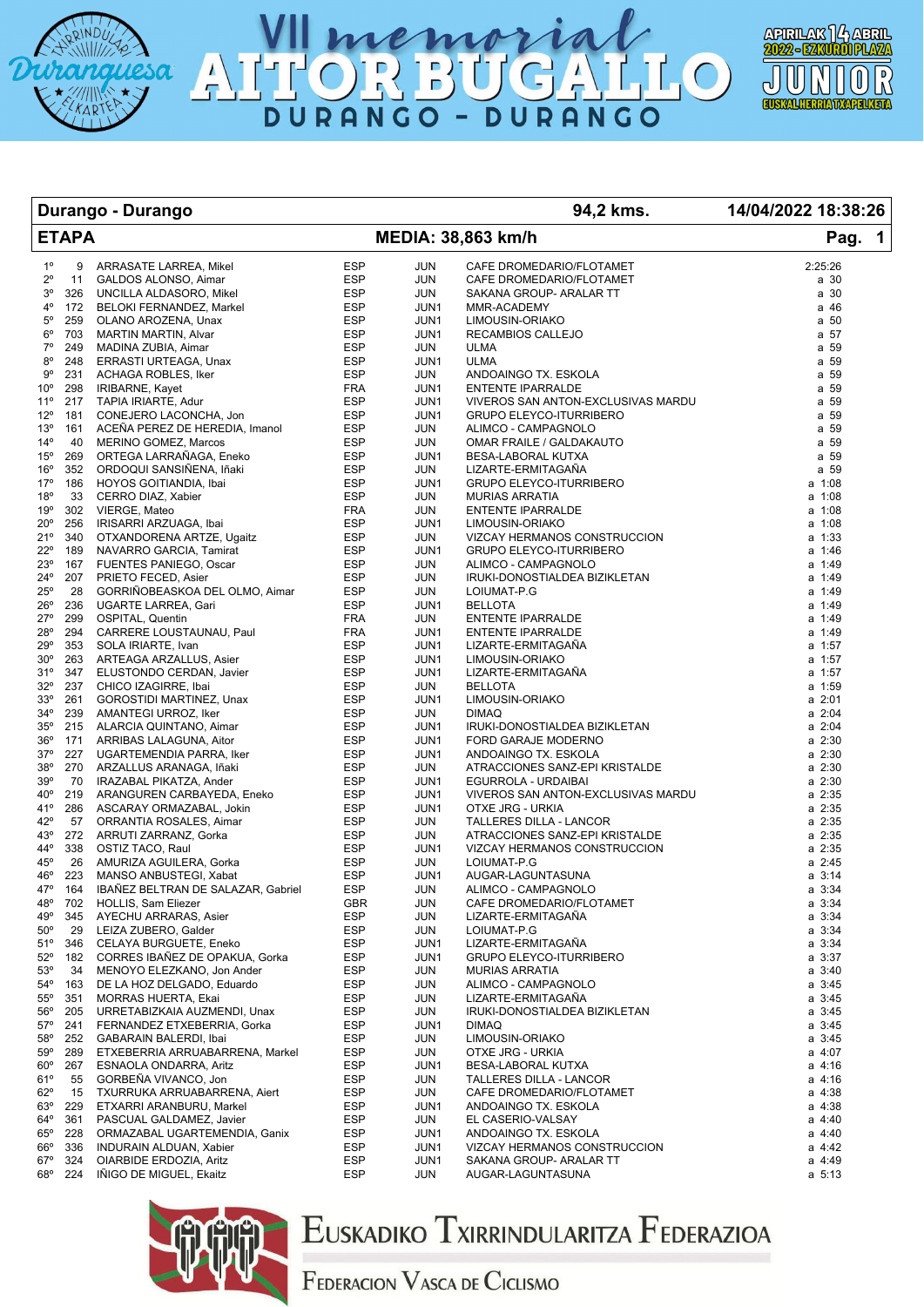





### **Durango - Durango 94,2 kms. 14/04/2022 18:38:26**

|                  | <b>ETAPA</b>   |                                           |            |             | MEDIA: 38,863 km/h                                         | Pag. 2             |
|------------------|----------------|-------------------------------------------|------------|-------------|------------------------------------------------------------|--------------------|
| $69^\circ$       | 226            | OTAEGI TELLETXEA, Haritz                  | <b>ESP</b> | JUN1        | AUGAR-LAGUNTASUNA                                          | $a \t 5:13$        |
| $70^{\circ}$     | 71             | ZATIKA ALDALUR, Bingen                    | <b>ESP</b> | JUN1        | EGURROLA - URDAIBAI                                        | $a \t 5:14$        |
| 71°              |                | 152 DIAZ DE GARAYO GARCIA DE VICU, Beñoit | <b>ESP</b> | JUN1        | AGURTEK ARABARRAK JUNIOR                                   | $a \t 5:34$        |
| $72^{\circ}$     |                | 264 ARTOLA FERNANDEZ, Yon Mikel           | <b>ESP</b> | JUN         | LIMOUSIN-ORIAKO                                            | a 5:34             |
| 73°              | 277            | AYERBE OTEGUI, Euken                      | <b>ESP</b> | JUN         | AMPO-IKOLANSPORTS                                          | $a \t 5:43$        |
| 74°              | 185            | GRECCO HITATEGUY, Guzman                  | <b>URU</b> | JUN1        | GRUPO ELEYCO-ITURRIBERO                                    | $a \t 5:43$        |
| 75°              | 331            | ETXEBERRIA ANTON, Asier                   | <b>ESP</b> | JUN1        | QUESOS ALBENIZ                                             | $a \t 5:43$        |
| 76°              | 66             | GARCIA SANTAMARIA, Ander                  | <b>ESP</b> | JUN1        | GASTRONOMIA BASKA-AVIA-LIFTRA                              | a 5:45             |
| $77^\circ$       | 202            | GALEANO SANCHEZ, Julen                    | <b>ESP</b> | JUN1        | IRUKI-DONOSTIALDEA BIZIKLETAN                              | $a \, 6:08$        |
| 78°              | 349            | GOROSTIETA OLORON, Nikol                  | <b>ESP</b> | JUN1        | LIZARTE-ERMITAGAÑA                                         | a 6:09             |
| 79°              | 258            | TEJERIA LARRARTE, Manex                   | ESP        | JUN1        | LIMOUSIN-ORIAKO                                            | a 6:12             |
| $80^\circ$       | 203            | FURSENKO., Daniel Andre                   | <b>POR</b> | JUN         | IRUKI-DONOSTIALDEA BIZIKLETAN                              | a 6:27             |
| 81°              | 64             | AZKORBEBEITIA ARGINZONIZ, Oxel            | ESP        | JUN         | ZORRIBIKE-SIMALFACTORY MTBTEAM                             | a 6:33             |
| 82°              | 283            | ZUBELDIA ZUBELDIA, Ander                  | <b>ESP</b> | JUN1        | AMPO-IKOLANSPORTS                                          | a 6:33             |
| 83°              | 276            | GALPARSORO GOIKOETXEA, Markel             | <b>ESP</b> | JUN         | AMPO-IKOLANSPORTS                                          | a 6:33             |
| $84^{\circ}$     | 178            | URIARTE LEIZEA, Heren                     | <b>ESP</b> | JUN1        | FORD GARAJE MODERNO                                        | a 6:33             |
| $85^\circ$       | 251            | ESQUIROZ AZALDEGUI, Urko                  | <b>ESP</b> | JUN         | LIMOUSIN-ORIAKO                                            | a 6:33             |
| $86^{\circ}$     | 67             | MUGA GONZALEZ DEL HIERRO, Josu            | <b>ESP</b> | JUN1        | GASTRONOMIA BASKA-AVIA-LIFTRA                              | a 6:33             |
| $87^\circ$       | 348            | GARCIA OTAZU, Aitor                       | <b>ESP</b> | JUN1        | LIZARTE-ERMITAGAÑA                                         | a 6:33             |
| $88^{\circ}$     | 356            | GARCIA MARTINEZ, Jose Maria               | <b>ESP</b> | JUN1        | ROBERT INNOVA                                              | a 6:39             |
| $89^\circ$       | 332            | REGIL FERNANDEZ, Mikel                    | <b>ESP</b> | JUN1        | <b>QUESOS ALBENIZ</b>                                      | a 6:42             |
| $90^{\circ}$     | $\overline{7}$ | SOMOCURCIO FERNANDEZ, Aratz               | ESP        | JUN         | <b>BAQUE TEAM</b>                                          | $a$ 6:50           |
| 91°              | 240            | RARES CHIRA, Vlad                         | ROU        | JUN1        | <b>DIMAQ</b>                                               | a 6:52             |
| $92^\circ$       | 288            | OSA LIZARAZU, Mikel                       | <b>ESP</b> | JUN1        | OTXE JRG - URKIA                                           | a 6:58             |
| 93°              | 36             | ZULUAGA INTXAURBE, Aner                   | <b>ESP</b> | JUN1        | <b>MURIAS ARRATIA</b>                                      | $a \t 7:03$        |
| $94^{\circ}$     | 273            | ALTUNA SASIETA, Eneko                     | <b>ESP</b> | JUN         | ATRACCIONES SANZ-EPI KRISTALDE                             | $a \ 7:13$         |
| 95°              | 266            | ASENSIO POYDA, Nikolai                    | <b>ESP</b> | JUN1        | LIMOUSIN-ORIAKO                                            | $a \ 7:13$         |
| 96°              | 355            | EGURZA MARTINEZ DE MORENTIN, Adrian       | <b>ESP</b> | JUN1        | ROBERT INNOVA                                              | $a \t7:14$         |
| 97°              | 244            | LARRAÑAGA DIAZ DE GUEREÑU, Ibon           | <b>ESP</b> | JUN         | ULMA                                                       | $a \t 7:15$        |
| 98°              | 10             | FARELO SARASUA, Oinatz                    | <b>ESP</b> | JUN1        | CAFE DROMEDARIO/FLOTAMET                                   | $a \ 7:18$         |
| 99°              | 170            | MONTERO ARECHAVALA, Oier                  | <b>ESP</b> | JUN         | FORD GARAJE MODERNO                                        | a 7:20             |
| $100^\circ$      | 333            | VILLALOBOS HERNAZ, Ander                  | <b>ESP</b> | JUN         | QUESOS ALBENIZ                                             | a 7:38             |
| 101°             | 218            | ETXANIZ IRURETAGOIENA, Andde              | <b>ESP</b> | JUN1        | VIVEROS SAN ANTON-EXCLUSIVAS MARDU                         | a 7:40             |
| 102°             | 204            | ZILBETI SANTAMARIA, Aner                  | <b>ESP</b> | JUN         | IRUKI-DONOSTIALDEA BIZIKLETAN                              | a 7:40             |
| 103°             | 162            | ANDIKOETXEA FERNANDEZ, Alvaro             | ESP        | JUN         | ALIMCO - CAMPAGNOLO                                        | a 8:08             |
| 104°             | 42             | RUIZ LOPEZ, Galder                        | <b>ESP</b> | JUN1        | OMAR FRAILE / GALDAKAUTO                                   | a 8:25             |
| 105°             | 278            | SENAR APALATEGI, Markel                   | <b>ESP</b> | JUN1        | AMPO-IKOLANSPORTS                                          | a 8:25             |
| 106°             | 322            | LOPETEGUI AMOZTEGUI, Alex                 | ESP        | JUN         | SAKANA GROUP- ARALAR TT                                    | a 8:39             |
| 107°             | 243            | EGUREN TOLEDO, Liher                      | <b>ESP</b> | JUN         | ULMA                                                       | a 8:53             |
| 108°             | 173            | ARRUIZ MARTINEZ, Iker                     | <b>ESP</b> | JUN1        | FORD GARAJE MODERNO                                        | a 8:53             |
| 109°             | 165            | OLABE CIERBIDE, Markel                    | <b>ESP</b> | JUN         | ALIMCO - CAMPAGNOLO                                        | a 9:00             |
| $110^{\circ}$    | 206            | SEMPERENA OYARZABAL, Tasio                | ESP        | JUN1        | IRUKI-DONOSTIALDEA BIZIKLETAN                              | a 9:14             |
| 111°             | 177            | GOIKOLEA GAVIÑA, Eder                     | <b>ESP</b> | JUN1        | FORD GARAJE MODERNO                                        | $a$ 9:18           |
| 112°             | 18             | <b>BONILLA MORENO, Iker</b>               | <b>ESP</b> | JUN1        | F2 INFORMATICA-S.C.AMOREBIETA                              | a 9:18             |
| 113°             | 14             | IRIA CORPION, Martxel                     | <b>ESP</b> | JUN1        | CAFE DROMEDARIO/FLOTAMET                                   | a 9:18             |
| 114°             | 2              | DE MIGUEL ETXEBARRIA, Xabier              | ESP        | JUN         | <b>BAQUE TEAM</b>                                          | a 9:18             |
| 115°             | 27             | GOMEZ ALONSO, Gorka                       | <b>ESP</b> | JUN1        | LOIUMAT-P.G                                                | a 9:50             |
| 116°             | 69             | ALDAZABAL ANTONIO, Unax                   | <b>ESP</b> | JUN1        | <b>EGURROLA - URDAIBAI</b>                                 | a 9:54             |
| 117°             | 23             | VILLANUEVA GALLO, Aiur                    | <b>ESP</b> | JUN         | F2 INFORMATICA-S.C.AMOREBIETA                              | a 10:29            |
| 118°             | 221            | IRURIETA ETXEBESTE, Ibon                  | <b>ESP</b> | JUN1        | AUGAR-LAGUNTASUNA                                          | a 11:08            |
| 119 <sup>o</sup> | 279            | LEUNDA LOPEZ, Joseba                      | <b>ESP</b> | JUN1        | AMPO-IKOLANSPORTS                                          | a 11:08            |
| $120^\circ$      | 22             | TXURRUKA AIERTZA, Alain                   | ESP        | JUN1        | F2 INFORMATICA-S.C.AMOREBIETA                              | a 11:09            |
| 121°             | 339            | OTEIZA BOJ, Peio                          | <b>ESP</b> | JUN         | VIZCAY HERMANOS CONSTRUCCION                               | a 11:09            |
| 122°             | 44             | GARAY ALONSO, Gaizka                      | ESP        | JUN1        | OMAR FRAILE / GALDAKAUTO<br><b>GRUPO ELEYCO-ITURRIBERO</b> | a 11:09            |
| 123°<br>124°     | 180            | <b>BEOBIDE MORILLO, Xabier</b>            | ESP<br>ESP | JUN1        |                                                            | a 11:09            |
| 125°             | 234<br>254     | BLANCO MOZO, Iker<br>MOZO SUDUPE, Ibai    | <b>ESP</b> | JUN<br>JUN1 | <b>BELLOTA</b><br>LIMOUSIN-ORIAKO                          | a 11:16<br>a 11:16 |
|                  | 126° 211       | HERNANDEZ SALSAMENDI, Alejandro           | ESP        | JUN         | IRUKI-DONOSTIALDEA BIZIKLETAN                              | a 11:26            |
|                  |                |                                           |            |             |                                                            |                    |



# Euskadiko Txirrindularitza Federazioa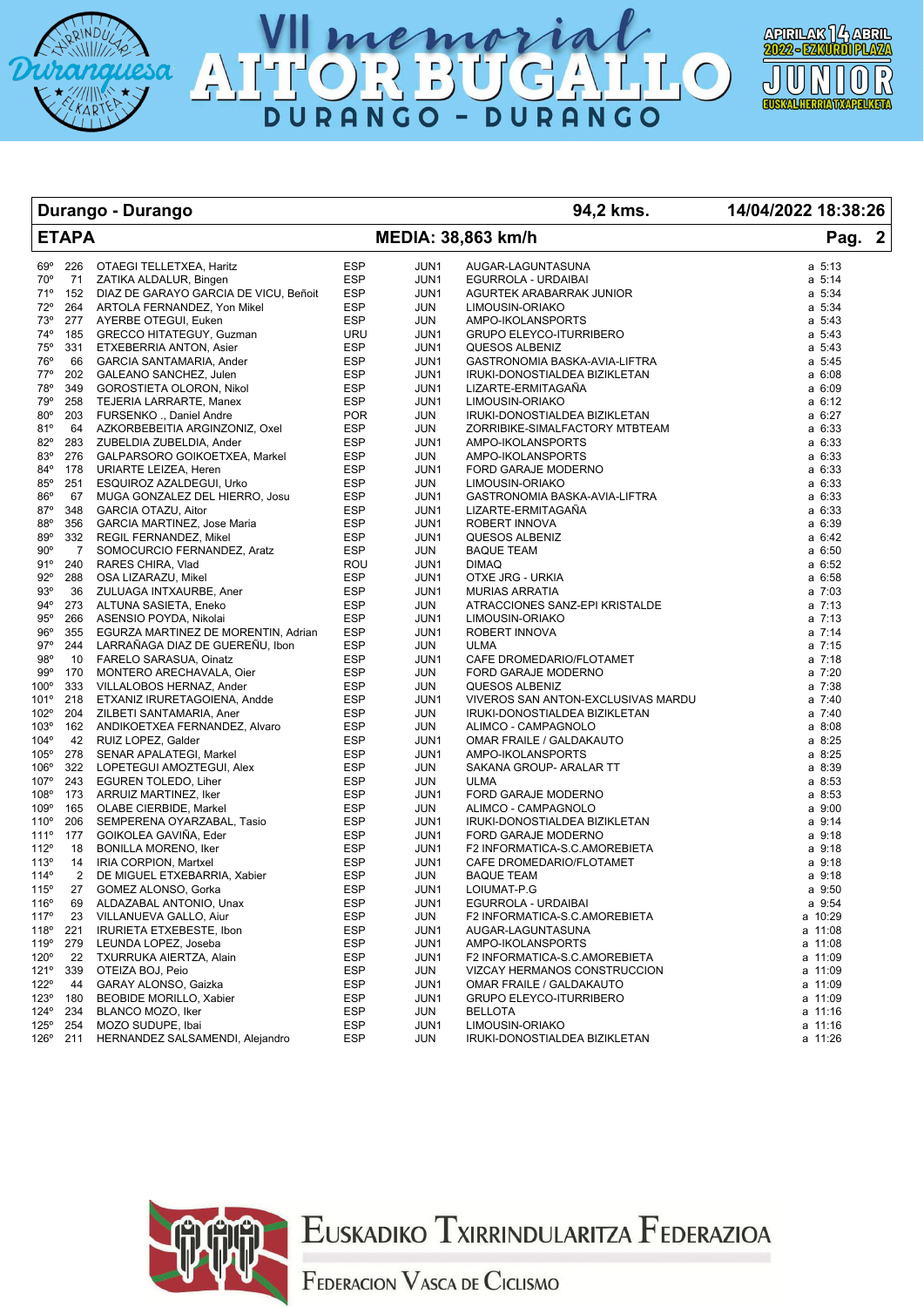





### **ETAPA MONTAÑA**

|                   | <b>Areitio</b> |                                                          |                          | Km: 66,8                                                        | (3ª Categoría) |
|-------------------|----------------|----------------------------------------------------------|--------------------------|-----------------------------------------------------------------|----------------|
| $1^{\circ}$<br>2° | 67<br>186      | MUGA GONZALEZ DEL HIERRO, Josu<br>HOYOS GOITIANDIA, Ibai | <b>ESP</b><br><b>ESP</b> | GASTRONOMIA BASKA-AVIA-LIFTRA<br><b>GRUPO ELEYCO-ITURRIBERO</b> |                |
| 3 <sup>o</sup>    | 11             | <b>GALDOS ALONSO, Aimar</b>                              | <b>ESP</b>               | CAFE DROMEDARIO/FLOTAMET                                        |                |
|                   | Goiuria        |                                                          |                          | 77<br>Km:                                                       | (3ª Categoría) |
| $1^{\circ}$       | 326            | UNCILLA ALDASORO, Mikel                                  | <b>ESP</b>               | SAKANA GROUP- ARALAR TT                                         |                |
| $2^{\circ}$       | 11             | <b>GALDOS ALONSO, Aimar</b>                              | <b>ESP</b>               | CAFE DROMEDARIO/FLOTAMET                                        |                |
| 3°                |                | <b>ARRASATE LARREA, Mikel</b>                            | <b>ESP</b>               | CAFE DROMEDARIO/FLOTAMET                                        |                |
|                   | Goiuria        |                                                          |                          | Km: 87.6                                                        | (2ª Categoría) |
| $1^{\circ}$       | 9              | ARRASATE LARREA, Mikel                                   | <b>ESP</b>               | CAFE DROMEDARIO/FLOTAMET                                        | 6              |
| $2^{\circ}$       | 326            | UNCILLA ALDASORO, Mikel                                  | <b>ESP</b>               | SAKANA GROUP- ARALAR TT                                         |                |
| $3^{\circ}$       | 11             | <b>GALDOS ALONSO, Aimar</b>                              | <b>ESP</b>               | CAFE DROMEDARIO/FLOTAMET                                        |                |
| 4°                | 172            | <b>BELOKI FERNANDEZ, Markel</b>                          | <b>ESP</b>               | MMR-ACADEMY                                                     |                |

### **SPRINTS ESPECIALES ETAPA**

|                | <b>Elorrio</b> |                                    |            | 9.5<br>Km:                     | <b>PUN</b> |
|----------------|----------------|------------------------------------|------------|--------------------------------|------------|
| $1^{\circ}$    | 23             | VILLANUEVA GALLO, Aiur             | <b>ESP</b> | F2 INFORMATICA-S.C.AMOREBIETA  |            |
| $2^{\circ}$    | 164            | IBAÑEZ BELTRAN DE SALAZAR, Gabriel | <b>ESP</b> | ALIMCO - CAMPAGNOLO            |            |
| 3 <sup>o</sup> | 206            | SEMPERENA OYARZABAL, Tasio         | <b>ESP</b> | IRUKI-DONOSTIALDEA BIZIKLETAN  |            |
|                | <b>Elorrio</b> |                                    |            | Km: 27.3                       | <b>PUN</b> |
| $1^{\circ}$    | 270            | ARZALLUS ARANAGA. Iñaki            | <b>ESP</b> | ATRACCIONES SANZ-EPI KRISTALDE |            |
| $2^{\circ}$    | 33             | CERRO DIAZ, Xabier                 | <b>ESP</b> | <b>MURIAS ARRATIA</b>          |            |
| 3 <sup>o</sup> | 206            | SEMPERENA OYARZABAL, Tasio         | <b>ESP</b> | IRUKI-DONOSTIALDEA BIZIKLETAN  |            |
|                | <b>Elorrio</b> |                                    |            | 45.1<br>Km:                    | <b>PUN</b> |
| $1^{\circ}$    | 67             | MUGA GONZALEZ DEL HIERRO, Josu     | <b>ESP</b> | GASTRONOMIA BASKA-AVIA-LIFTRA  |            |
| $2^{\circ}$    | 270            | ARZALLUS ARANAGA, Iñaki            | <b>ESP</b> | ATRACCIONES SANZ-EPI KRISTALDE |            |
| $3^\circ$      | 272            | ARRUTI ZARRANZ, Gorka              | <b>ESP</b> | ATRACCIONES SANZ-EPI KRISTALDE |            |



EUSKADIKO TXIRRINDULARITZA FEDERAZIOA